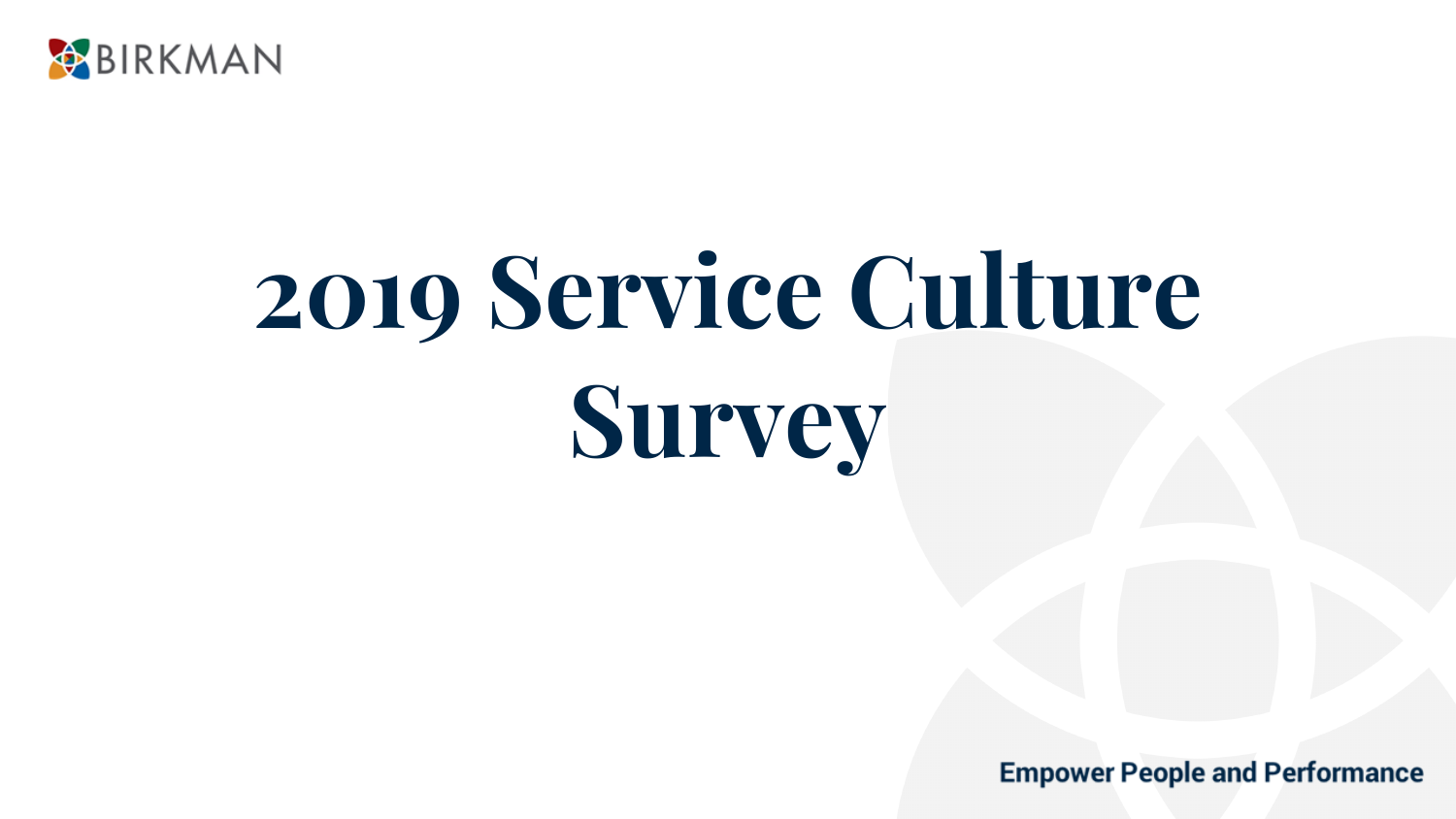### **Presenting a summary of the main themes of our recent survey**

Thank you to all of you who took the time to complete our recent survey. We had over 400 respondents.

In the following slides we will summarize the main themes and common responses from the survey.

We appreciate all the comments, and we will be incorporating these suggestions as we move forward.

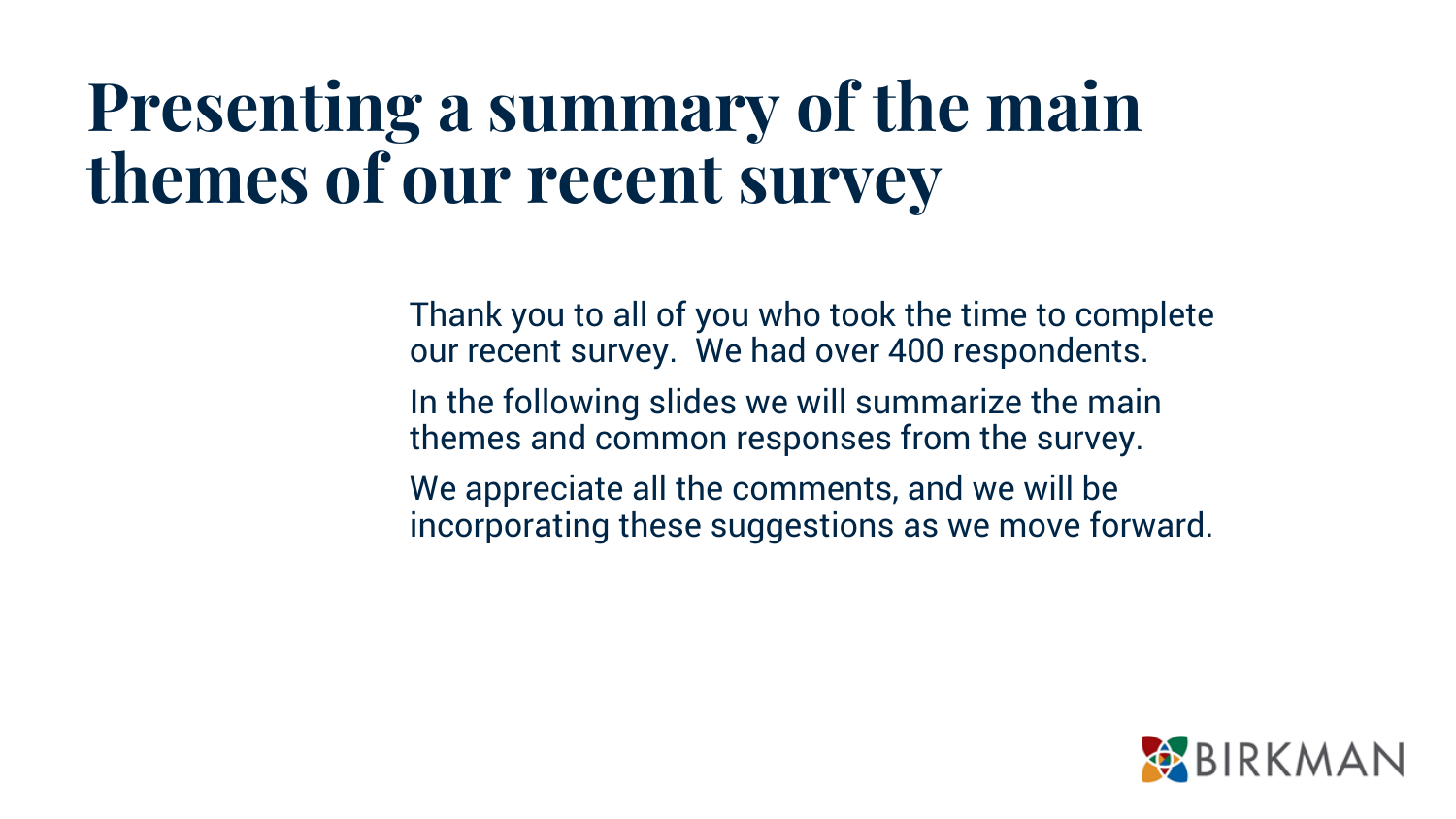## **Years Using Birkman**

**– who completed** 

**the survey?**



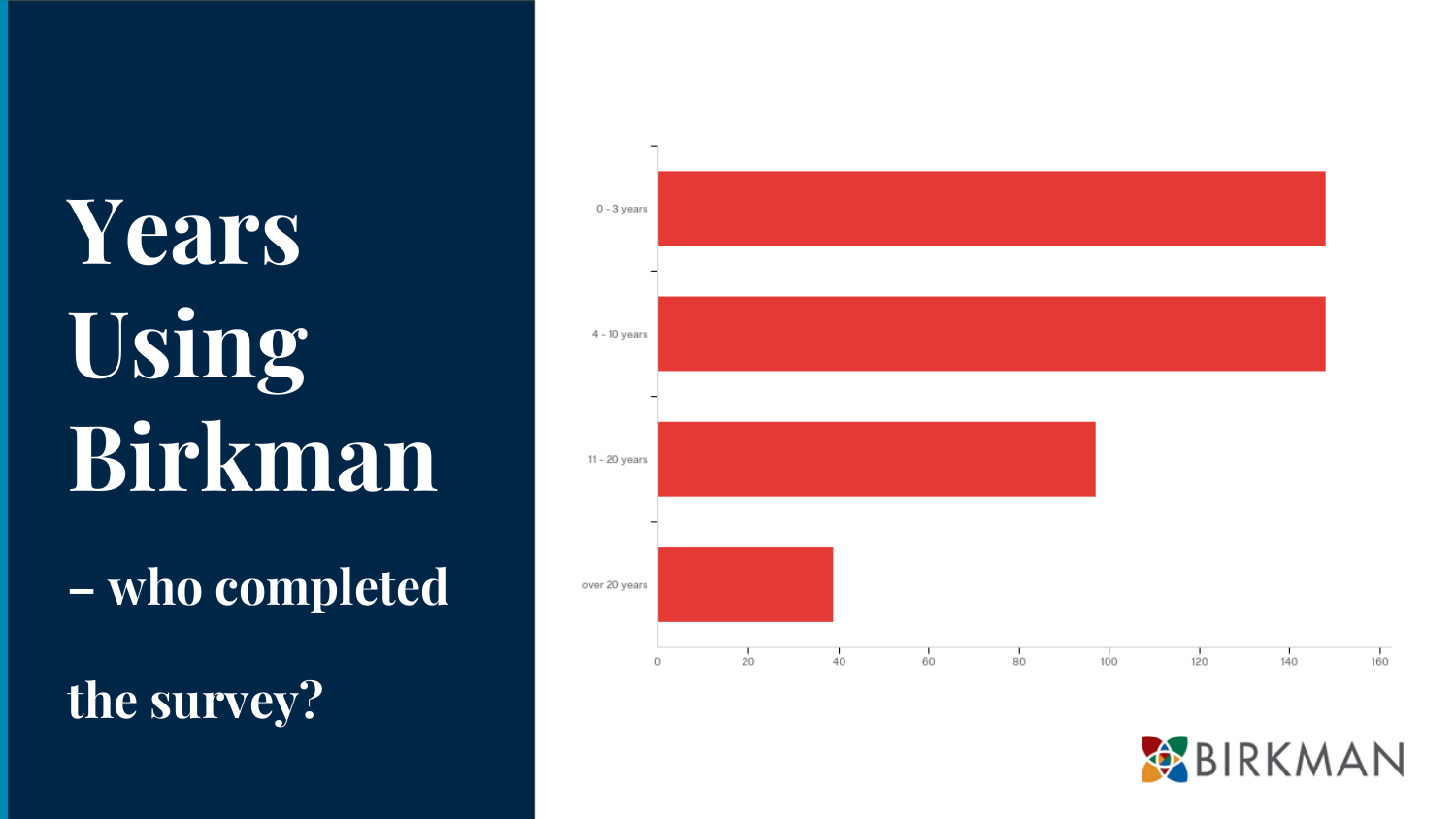**94%** extremely satisfied or satisfied with Birkman overall

**96%** agree or strongly agree Birkman is a high quality assessment

**95%** believe Birkman understands your assessment solution needs

**97%** state Birkman products meet their needs moderately to extremely well

**91%** find it extremely easy or easy to work with Birkman

### **Satisfaction with Birkman**

**80%** agree or strongly agree Birkman is a good value for the money

**91%** agree Birkman provides better information than its competitors

**98%** are extremely likely or likely to recommend Birkman to a friend

**88%** agree or strongly agree Birkman information is easy to understand

**94%** feel Birkman technology (software tools like BirkmanDirect) meets the needs of your business

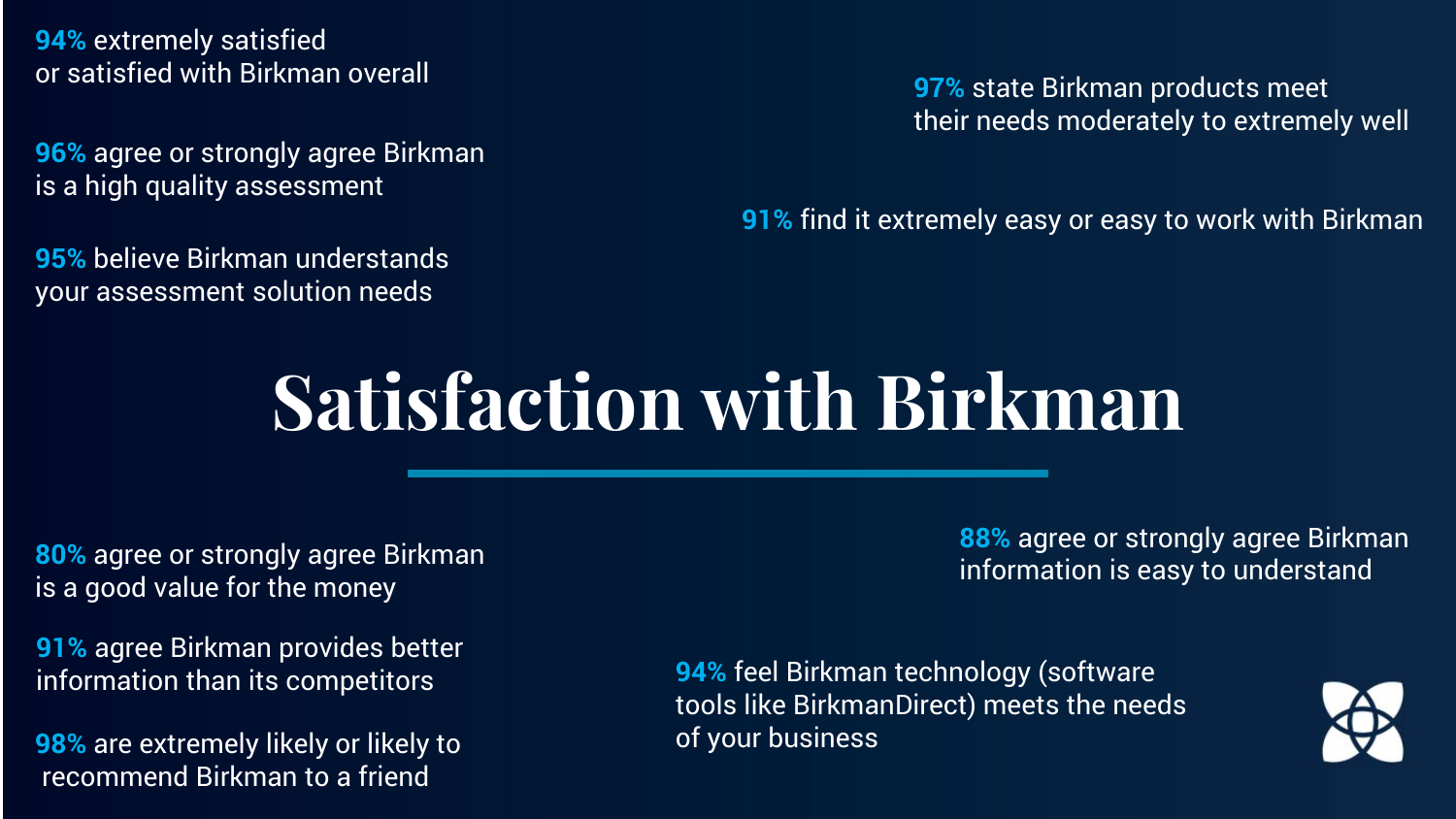#### **What is important for service excellence?**

**Birkman Service Excellence**

| <b>Options for Ranking</b>            | % this item was ranked as<br>first or second most<br><b>important for excellence</b> |
|---------------------------------------|--------------------------------------------------------------------------------------|
| <b>Customer Service</b>               | 60%                                                                                  |
| <b>Effective Training</b>             | 34%                                                                                  |
| <b>Research &amp; Development</b>     | 32%                                                                                  |
| Pricing                               | 23%                                                                                  |
| <b>Application Specific Reporting</b> | 13%                                                                                  |
| Workshop Aids (such as toolkits)      | 12%                                                                                  |
| <b>Product Innovation</b>             | 12%                                                                                  |
| <b>Brand Awareness</b>                | 12%                                                                                  |

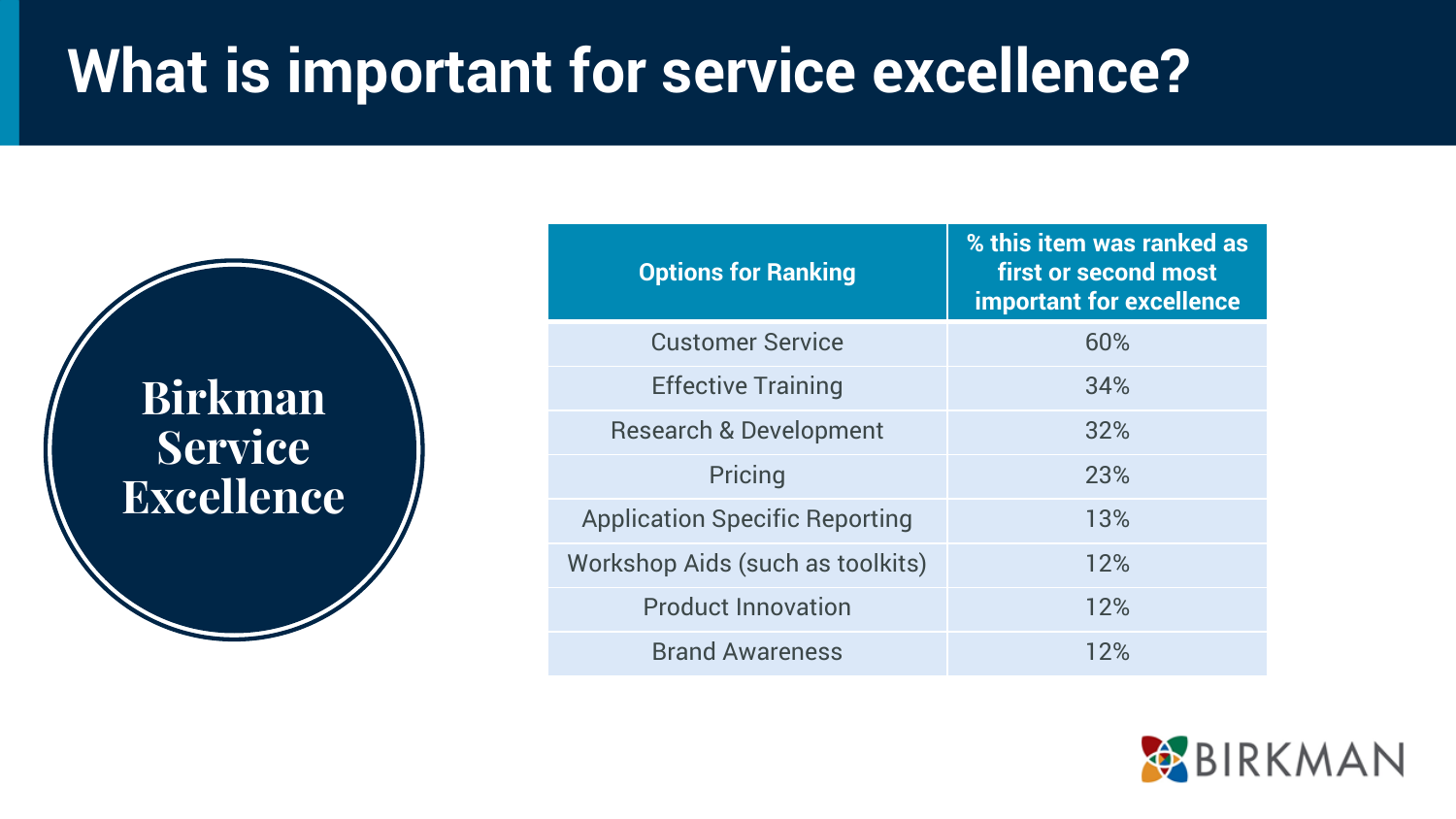#### **How are we doing?**

**Birkman Service**

**98% say we have been responsive or extremely responsive to your questions or concerns about our products**

> **88% stated Birkman's service was good or excellent**

> > **90% state the Customer Service team answers questions and solves problems well to extremely well**

> > > **93% stated Birkman trainings are effective or extremely effective**

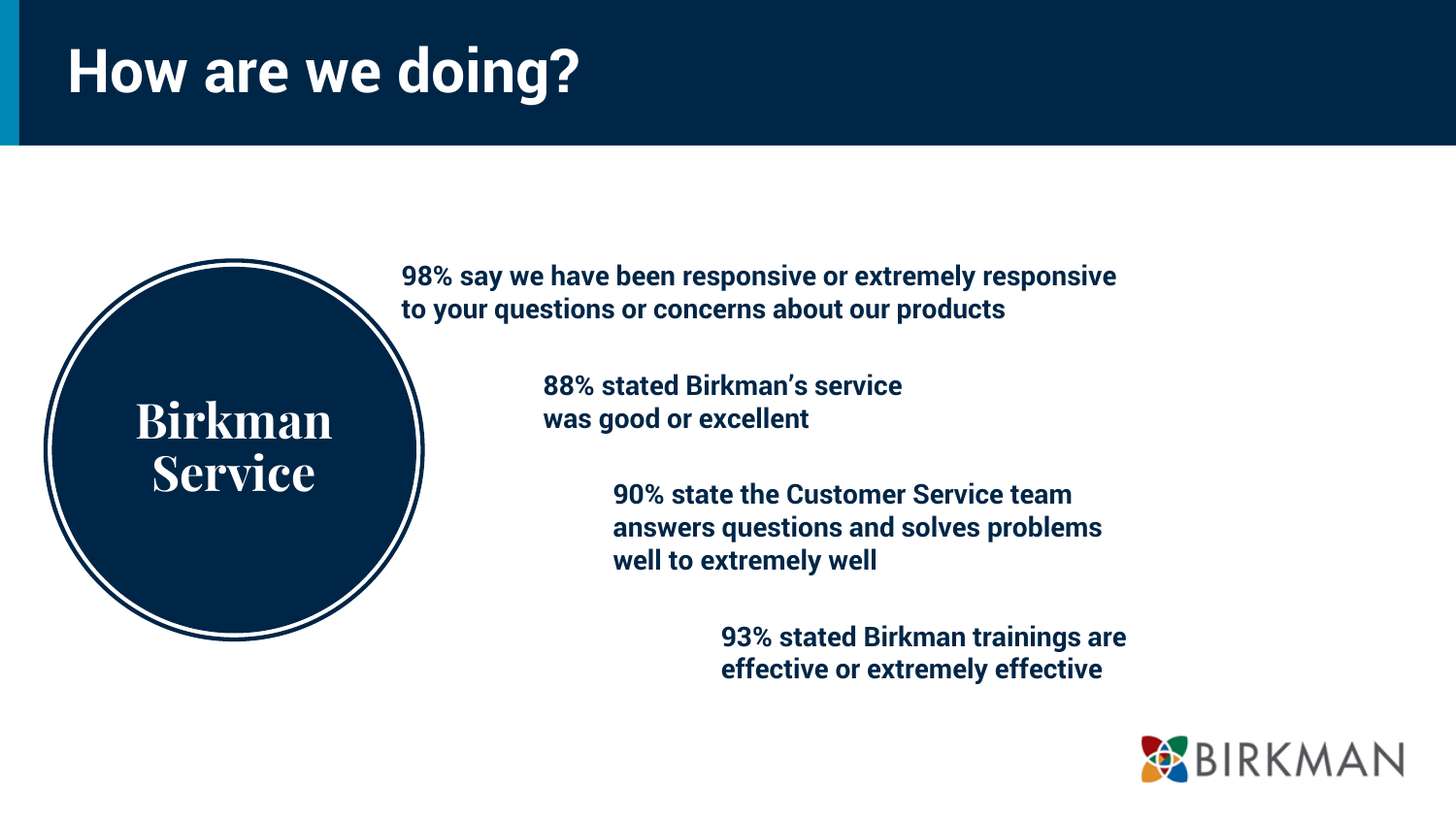#### **How are we doing?**

**Birkman Service Ratings**

| <b>Department</b>                               | <b>Extremely Satisfied or</b><br><b>Satisfied with Service</b><br><b>Provided</b> |
|-------------------------------------------------|-----------------------------------------------------------------------------------|
| <b>Account Managers for client</b><br>companies | 79%                                                                               |
| <b>Independent Consultant</b><br>Support        | 85%                                                                               |
| <b>Customer Service/Support</b>                 | 87%                                                                               |
| <b>Executive Committee</b>                      | 77%                                                                               |
| Finance                                         | 73%                                                                               |
| <b>Information Technology</b>                   | 67%                                                                               |
| <b>Product Innovation</b>                       | 68%                                                                               |
| <b>Research &amp; Development</b>               | 71%                                                                               |
| Training                                        | 85%                                                                               |

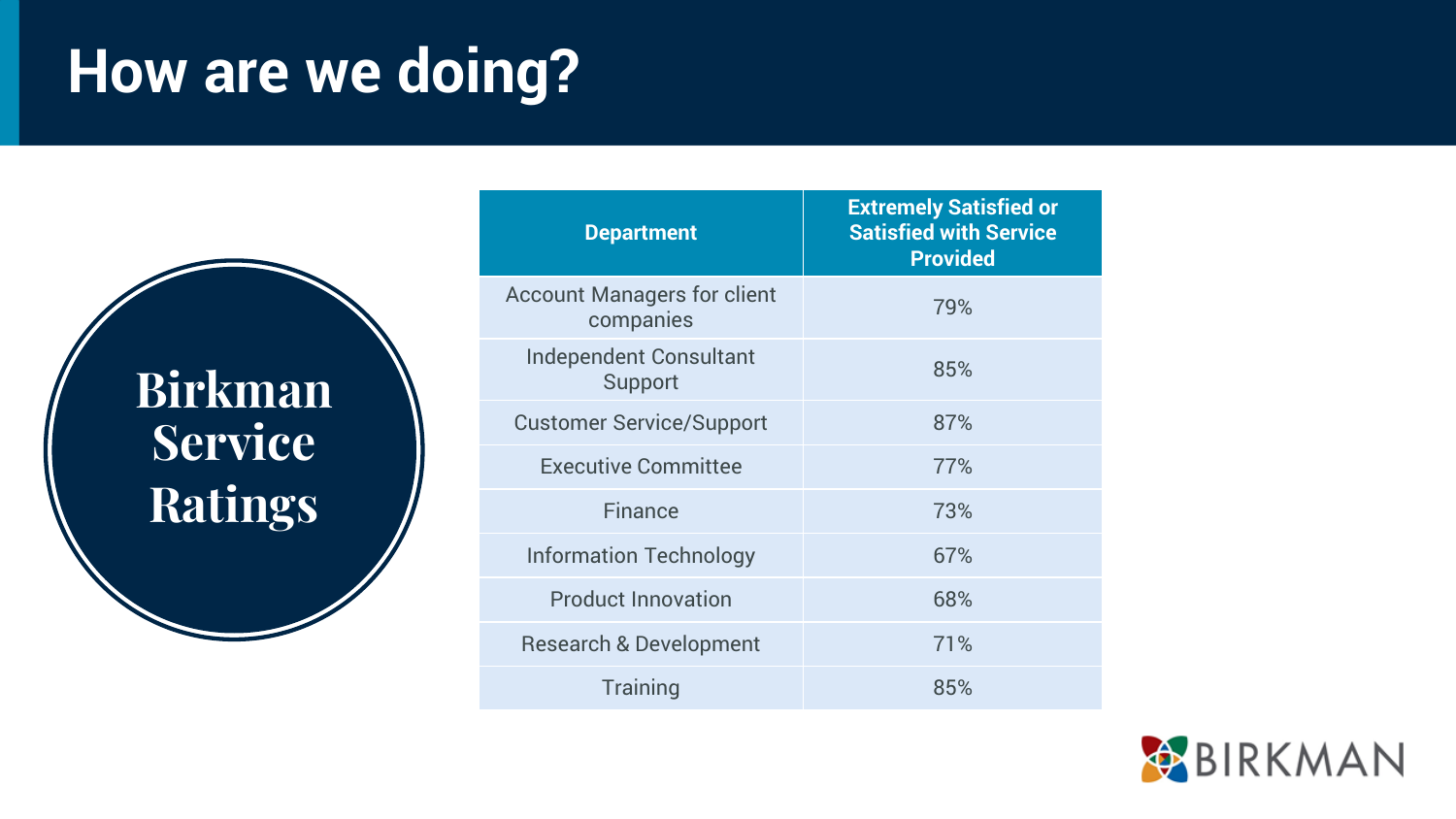### **Common Positive Themes**

Accuracy of assessment

Depth of information

Variety of reporting options

Value Birkman brings to people

The concept of NEEDS

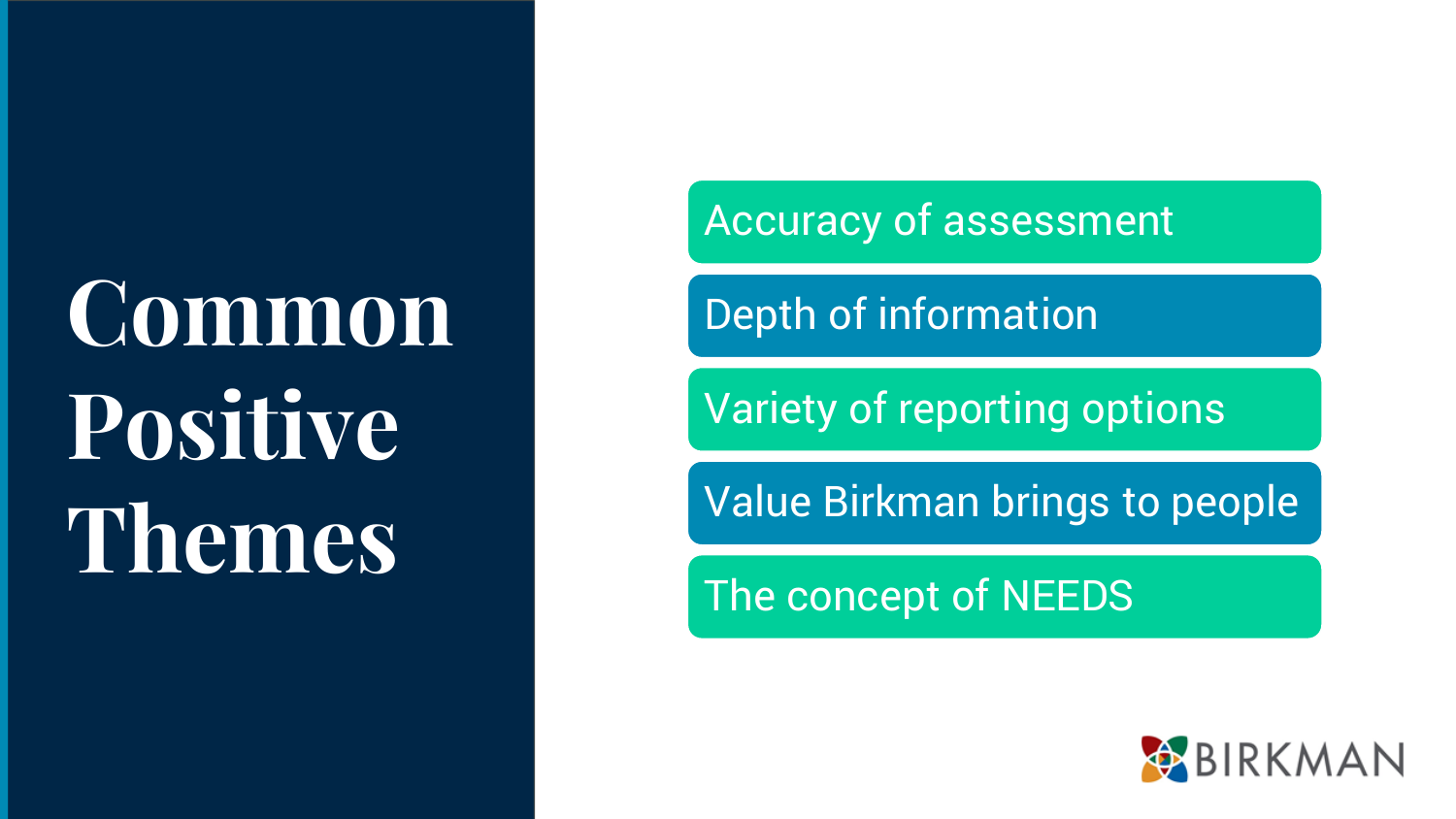#### **Areas for**

### **improvement**

#### Technology Upgrades

**Translations** 

Pricing options

Consistent, responsive support

Cost effective training

Resource materials on products and report formats (what and how to use them)

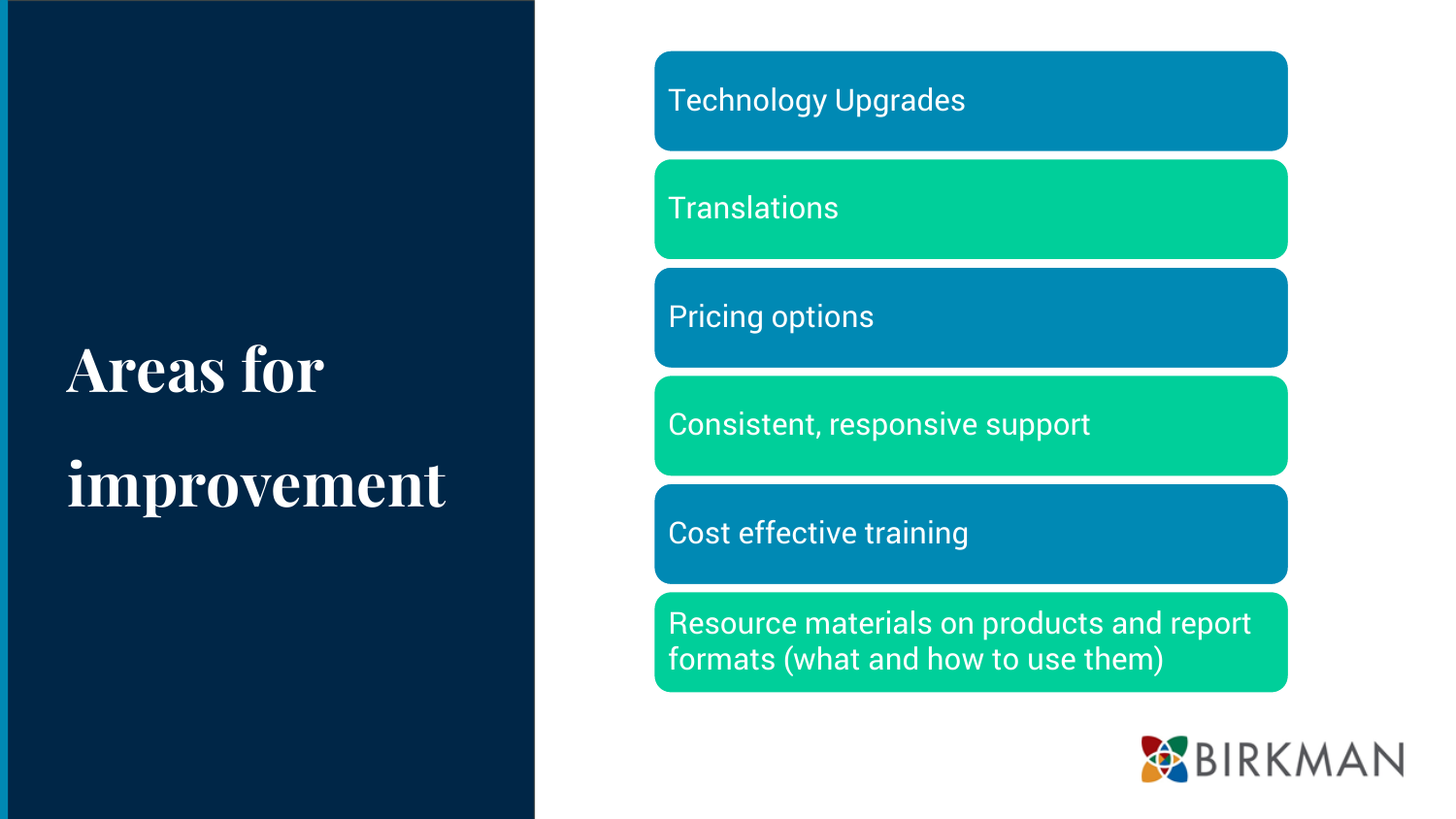#### **How can we better serve your training needs?**

#### **Birkman Trainings**

Training topics you are interested in:

- Application-specific training
- How to conduct a Birkman Conversation (feedback)
- How to help people see their Stress Behaviors when they are in total denial
- Trainings on the various reports and how to best use them
- Best practices
- Difficult questions
- Norms and how to use them
- How to keep the conversation going after the initial session

Your preferred types of trainings are:

- 1) Recorded webinars
- Live webinars
- 3) eLearning

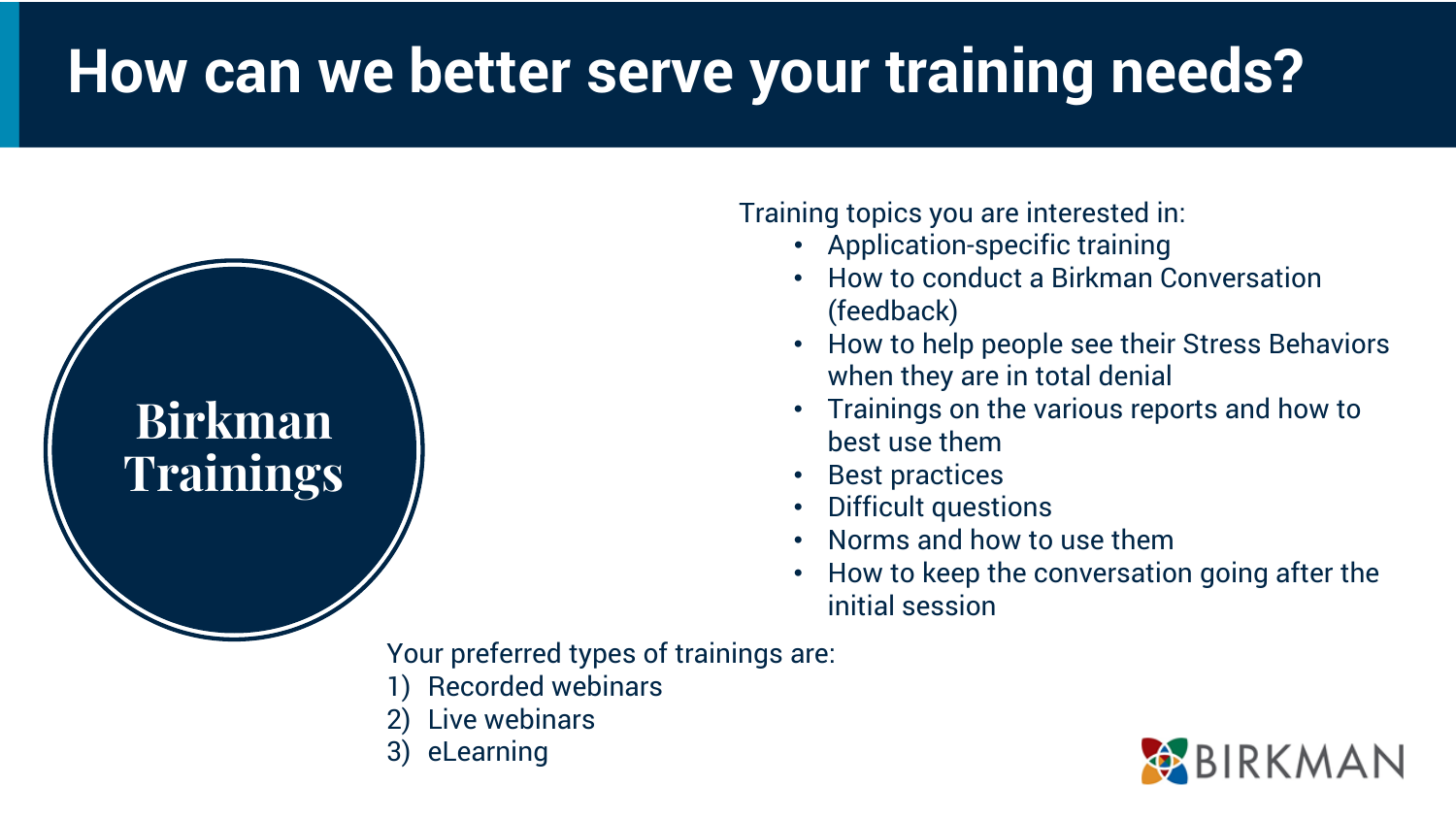### **Birkman and Social Media**

- The most commonly used social media channel for business purposes is **LinkedIn**
- The next most commonly used are **Facebook, Instagram and Twitter**
- 56% follow Birkman on at least one social media channel
- 17% did not know Birkman was on social media
- Birkman Newsletters and group emails are the most preferred method of communication with our customers

#### **Social media content most requested:**

- Brand awareness
- Testimonials
- Application related information
- Latest research
- Items promoting the value of assessments
- Promotion of trainings, conferences, visits, etc